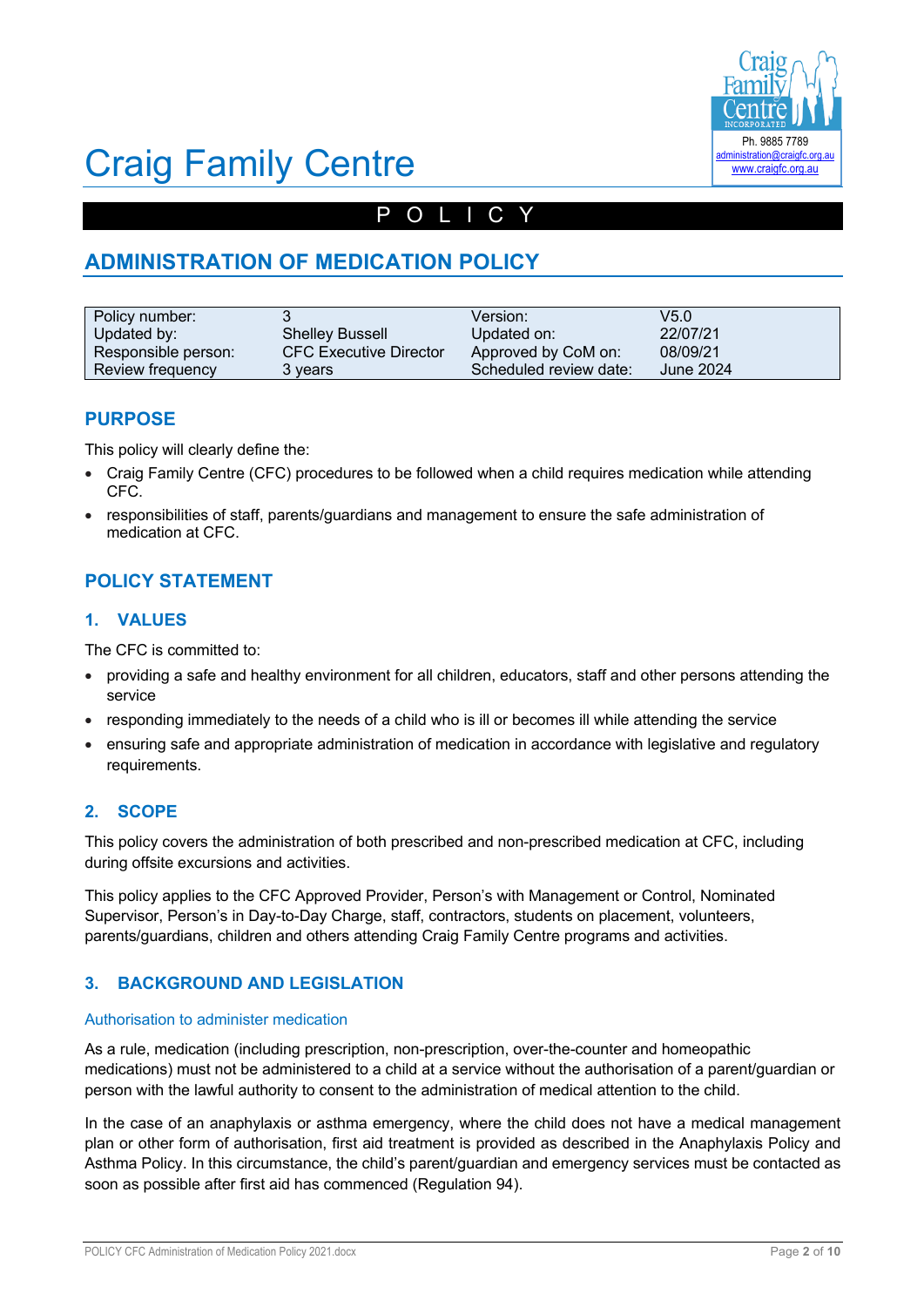In the case of all other emergencies, it is acceptable to obtain verbal consent from a parent/guardian, or to obtain consent from a registered medical practitioner or medical emergency services if the child's parent/guardian cannot be contacted.

#### Administration of medication

The Approved Provider must ensure that when staff administer medication, they must follow the guidelines of this policy and the procedures outlined in Attachment 1 – Procedures for the safe administration of medication.

A medication record<sup>1</sup> must be completed with the following information:

- a) the name of the child
- b) the authorisation to administer medication (including self-administration, if applicable) signed by a parent/guardian or a person named in the child's enrolment record as authorised to consent to administration of medication
- c) the name of the medication to be administered
- d) the time and date the medication was last administered
- e) the time and date or the circumstances under which the medication should be next administered
- f) the dosage of the medication to be administered
- g) the manner in which the medication is to be administered
- h) if the medication is administered to the child:
	- i) the dosage that was administered
	- ii) the manner in which the medication was administered
	- iii) the time and date the medication was administered
	- iv) the name and signature of the person who administered the medication
	- v) the name and signature of the person who checked the dosage, if another person is required under Regulation 95 to check the dosage and administration of the medication.

Services which provide education and care to a child over preschool age (as defined in the *Education and Care Services National Regulations 2011*) may allow a child over preschool age to self-administer medication. Where a service chooses to allow self-administration of medication, the Approved Provider must consider the risks associated with this practice and their duty of care, and develop appropriate guidelines to clearly specify the circumstances under which such permission would be granted and the procedures to be followed by staff at the service.

#### Legislation and standards

Relevant legislation and standards include but are not limited to:

- *Education and Care Services National Law Act 2010*
- *Education and Care Services National Regulations 2011*
- *Health Records Act 2001* (Vic)
- *National Quality Standard*, Quality Area 2: Children's Health and Safety
- *Occupational Health and Safety Act 2004* (Vic)
- *Public Health and Wellbeing Act 2008* (Vic)
- *Public Health and Wellbeing Regulations 2009* (Vic)
- *Therapeutic Goods Act 1989* (Cth)

<sup>&</sup>lt;sup>1</sup> A template of a medication record can be downloaded from: www.acecga.gov.au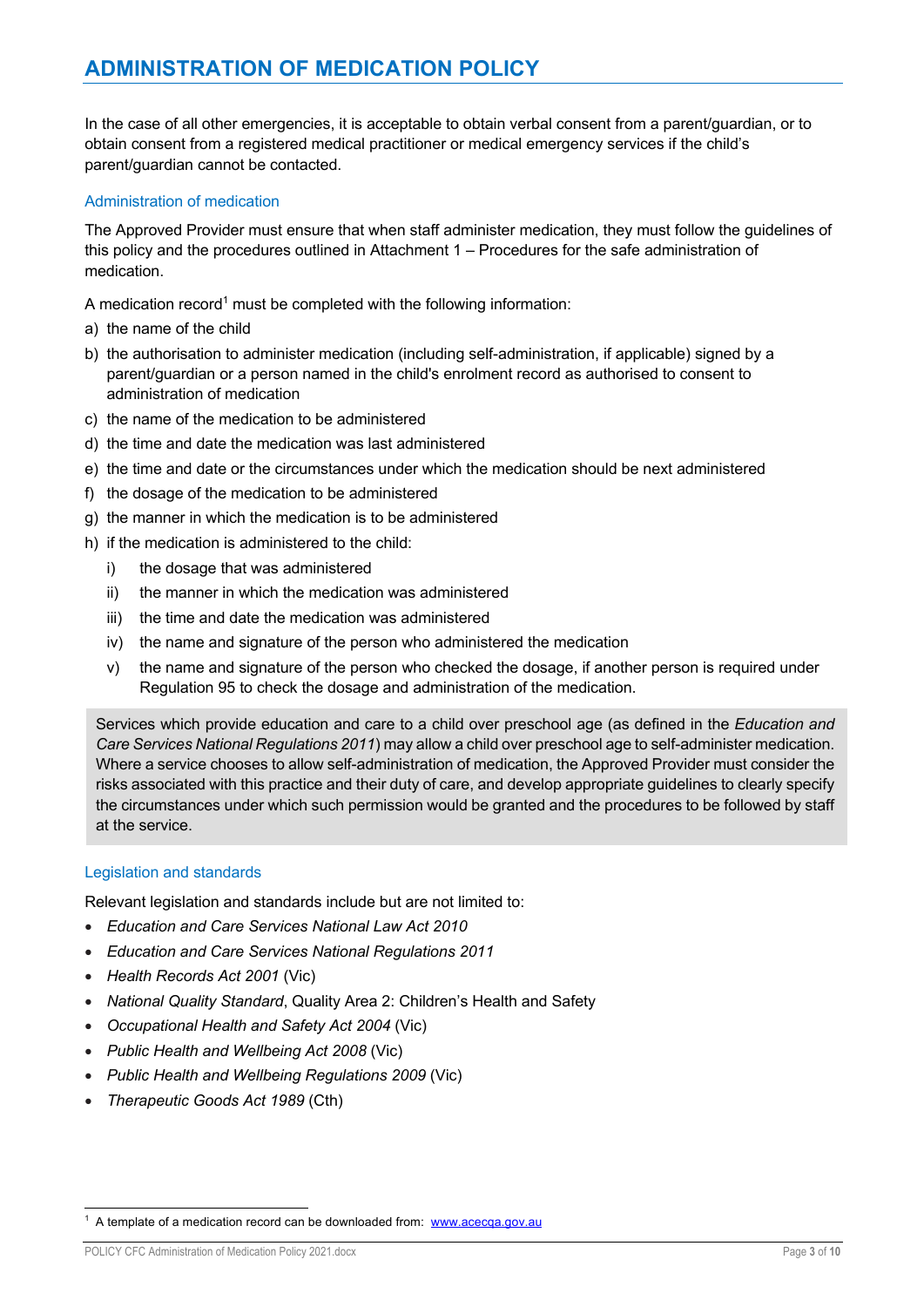#### **4. DEFINITIONS**

The terms defined in this section relate specifically to this policy.

**Approved first aid qualification:** The list of approved first aid qualifications, anaphylaxis management and emergency asthma management training is published on the ACECQA website: www.acecqa.gov.au

**Illness:** Any sickness and/or associated symptoms that affect the child's normal participation in the activities or program at the service.

**Infectious disease:** A disease that can be spread, for example, by air, water or interpersonal contact. An infectious disease is designated under Victorian Law or by a health authority (however described) as a disease that would require the infected person to be excluded from an education and care service.

**Injury:** Any harm or damage to a person.

**Medication:** Prescribed and non-prescribed medication as defined below.

**Non-prescribed medication:** Over-the-counter medication including vitamins and cultural herbs or homeopathic medications that may have been recommended by an alternative health care professional such as a naturopath.

**Prescribed medication:** Medicine, as defined in the *Therapeutic Goods Act 1989* (Cth), that is:

- authorised by a health care professional
- dispensed by a health care professional with a printed label that includes the name of the child being prescribed the medication, the medication dosage and expiry date.

**Medication record:** Contains details for each child to whom medication is to be administered by the service. This includes the child's name, signed authorisation to administer medication and a record of the medication administered, including time, date, dosage, manner of administration, name and signature of person administering the medication and of the person checking the medication, if required (Regulation 92). A sample medication record is available on the ACECQA website.

### **5. SOURCES & RELATED POLICIES**

#### **Sources**

- VMIA Insurance Guide and FAQs, Community Service Organisations insurance program: www.vmia.vic.gov.au
- *Guide to the Education and Care Services National Law and the Education and Care Services National Regulations 2011* www.acecqa.gov.au
- *Guide to the National Quality Standard* (ACECQA) www.acecqa.gov.au
- Allergy & Anaphylaxis Australia: www.allergyfacts.org.au Asthma Australia: www.asthmaaustralia.org.au
- Healthdirect: www.healthdirect.gov.au

#### Service policies

- *Administration of First Aid Policy*
- *Anaphylaxis Policy*
- *Asthma Policy*
- *Dealing with Infectious Diseases Policy*
- *Dealing with Medical Conditions Policy*
- *Enrolment and Orientation Policy*
- *Excursions and Service Events Policy*
- *Incident, Injury, Trauma and Illness Policy*
- *Privacy and Confidentiality Policy*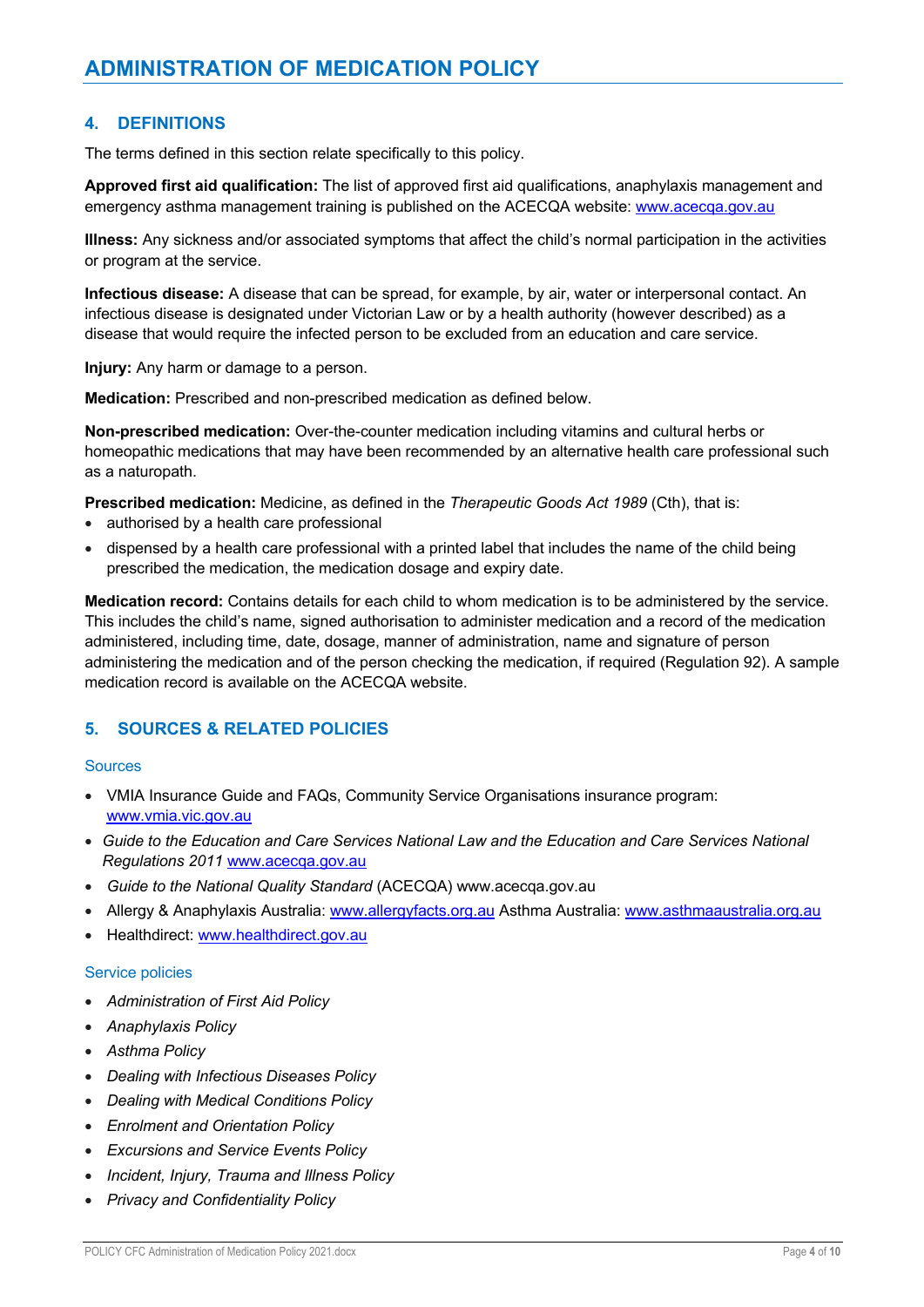# **PROCEDURES**

The Approved Provider and Persons with Management or Control are responsible for:

- ensuring that medication is only administered to a child being educated and cared for by the service when it is authorised, except in the case of an anaphylaxis or asthma emergency (Regulations 93, 94)
- ensuring that the medication is administered in accordance with **Attachment 1 – Procedures for the safe administration of medication** (Regulation 95)
- ensuring that if a child over preschool age at the service is permitted to self-administer medication (Regulation 96), an authorisation for the child to self-administer medication is recorded in the medication record for the child
- ensuring that a medication record that meets the requirements set out in Regulation 92(3) is available at all times for recording the administration of medication to children at the service (Regulation 92). (Refer to the template *Medication Record*: www.acecqa.gov.au)
- ensuring that parents/guardians are given written notice as soon as is practicable if medication has been administered in an emergency and where authorisation has been given verbally (Regulation 93(2))
- ensuring that the parent/guardian of the child and emergency services are notified as soon as is practicable when medication has been administered in an anaphylaxis or asthma emergency (Regulation 94(2))
- ensuring that at least one educator on duty has a current approved first aid qualification, anaphylaxis management training and asthma management training (Regulation 136). (Note: this is a minimum requirement. As a demonstration of duty of care and best practice, ELAA recommends that all educators have current approved first aid qualifications and anaphylaxis management training and asthma management training.)
- developing and reviewing procedures for the authorisation and administration of medication required for the treatment or management of long-term conditions (see Attachment 1 – Procedures for the safe administration of medication)
- ensuring that all staff are familiar with the procedures for the administration of medication (see Attachment 1 – Procedures for the safe administration of medication)
- ensuring that medication records are kept and stored securely until the end of **3 years after** the last date on which the child was educated and cared for by the service (Regulation 183(2)(d))
	- determining under what circumstances a child over preschool age will be allowed to self-administer their own medication and ensuring there are appropriate procedures in place for staff to follow in these instances (Regulation 96).

#### The Nominated Supervisor and Persons in Day-to-Day Charge are responsible for:

- ensuring that medication is only administered to a child where authorisation has been provided, except in the case of an anaphylaxis or asthma emergency (Regulations 93, 94)
- ensuring that the medication is administered in accordance with Attachment 1 Procedures for the safe administration of medication (Regulation 95)
- ensuring that the parent/guardian of the child and emergency services are notified as soon as is practicable when medication has been administered in an anaphylaxis or asthma emergency (Regulation 94(2))
- ensuring that medication is not accessible to children and is stored in a childproof container (including in the refrigerator for medications requiring refrigeration)
- being aware of children who require medication for ongoing conditions or in emergencies, and ensuring that the medical management plans are completed and attached to the child's enrolment form (Regulation 162), and displayed for use by those caring for children (being sensitive to privacy requirements)
- documenting situations in which an authorised person has provided verbal authorisation but has refused to confirm the authorisation in writing (these notes are to be kept with the child's enrolment record)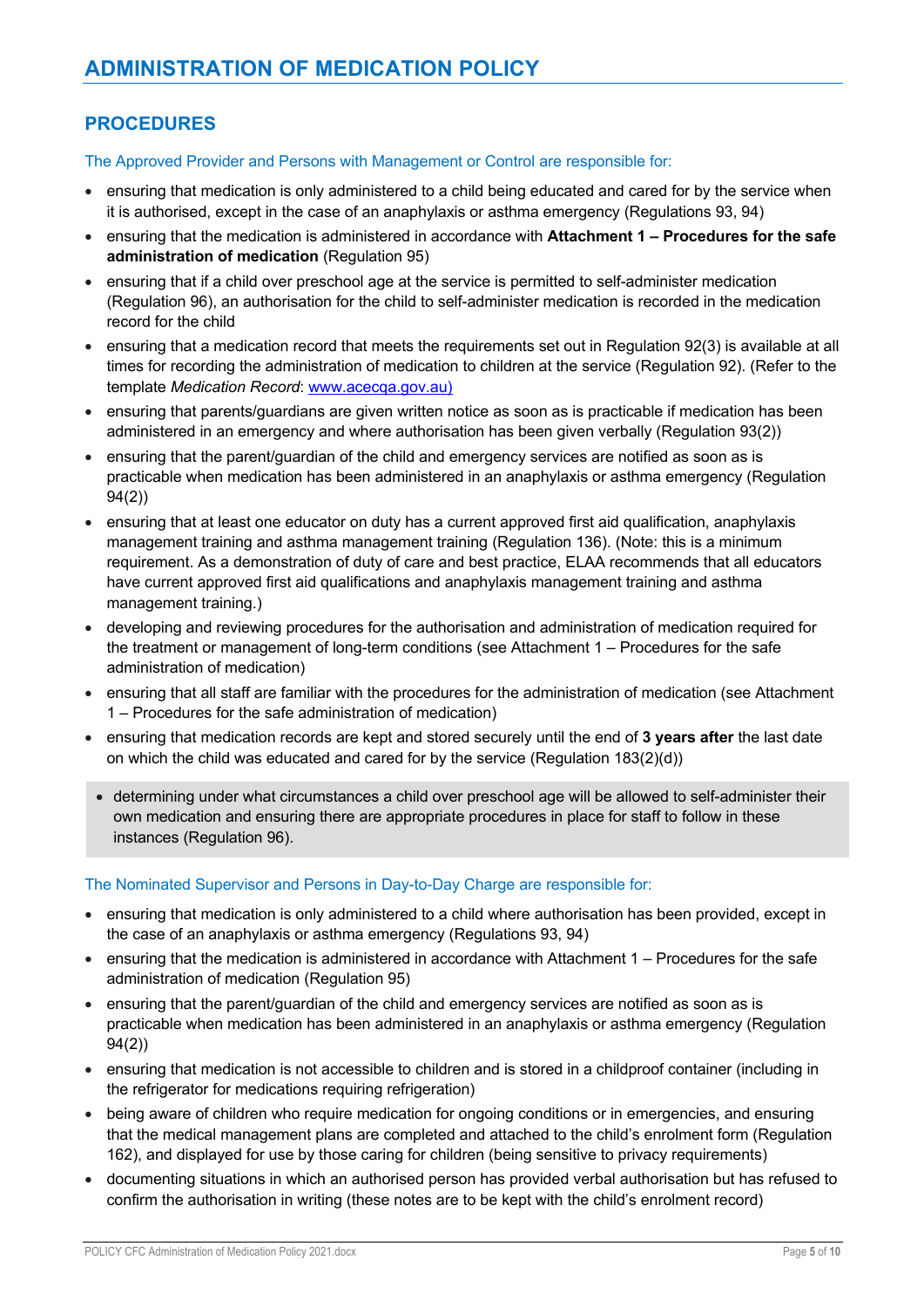- informing parents/guardians as soon as is practicable if an incident occurs in which the child was administered the incorrect medication or incorrect dose, staff forgot to administer the medication or the medication was administered at the wrong time. Staff must also ensure that any medication that is accidentally dropped is not administered to a child or returned to the original container, and that parents/guardians are informed if an incident of this nature occurs
- informing parents/guardians that non-prescribed medication (with the exception of sunscreen, nappy creams, soaps, and skin moisturisers) will only be **administered for a maximum of 48 hours**, after which a medical management plan from a doctor will be required for its continued use
- informing parents/guardians that **paracetamol is not supplied by CFC** and that the administration of paracetamol will be in line with the administration of all other medication (refer to Attachment 2 – Administration of paracetamol).

#### All staff are **responsible for:**

- ensuring that each child's enrolment form provides details of the name, address and telephone number of any person who is authorised to consent to medical treatment of, or to authorise administration of medication to the child (Regulation 160(3)(iv))
- $\bullet$  administering medication in accordance with Regulation 95 and the guidelines set out in Attachment 1 Procedures for the safe administration of medication
- communicating with parents/guardians about the procedures outlined in this policy and the parent/guardian responsibilities when requesting medication be administered to their child, and making the medication record available for parents/guardians to record information during operational hours
- ensuring that all details in the medication record have been completed by parents/guardians/authorised persons in accordance with Regulation 92(3) prior to administering medication
- obtaining verbal authorisation for the administration of medication from the child's parents/guardians/authorised person (as recorded in the child's enrolment record), or a registered medical practitioner or medical emergency services when an authorised person cannot reasonably be contacted in an emergency (Regulation (93)(5)(b))
- ensuring that **two staff members, one of whom must be an educator, are present when verbal permission to administer medication is received, and that details of this verbal authorisation are completed in the medication record**
- ensuring that **verbal permission is followed up with a written authorisation** as soon as is practicable
- ensuring that (with the exception of sunscreen, nappy creams, soaps, and skin moisturisers) parents/guardians take all intermittently used medication home at the end of each session/day.
- **Ensuring that medications essential for emergency treatment of asthma, anaphylaxis and/or allergies have valid expiry dates, are clearly named, are accessible to educators during session times (including during excursions) and remain in CFC care for the duration of the child's enrolment.**

#### Parents/guardians are responsible for:

- ensuring that any medication to be administered is recorded in the **medication record** kept at the service premises
- providing a **current medical management plan** in the format currently used by CFC when their child requires long-term treatment of a condition that includes medication, or their child has been prescribed medication to be used for a diagnosed condition in an emergency
- ensuring that **prescribed medications to be administered at the service are provided in their original container with the label intact, bearing the child's name, dosage, instructions and the expiry date** (Regulation 95(a)(i))
- ensuring that medications to be administered at the service are **within their expiry date**
- **physically handing the medication to a staff member** and informing them of the appropriate storage and administration instructions for the medication provided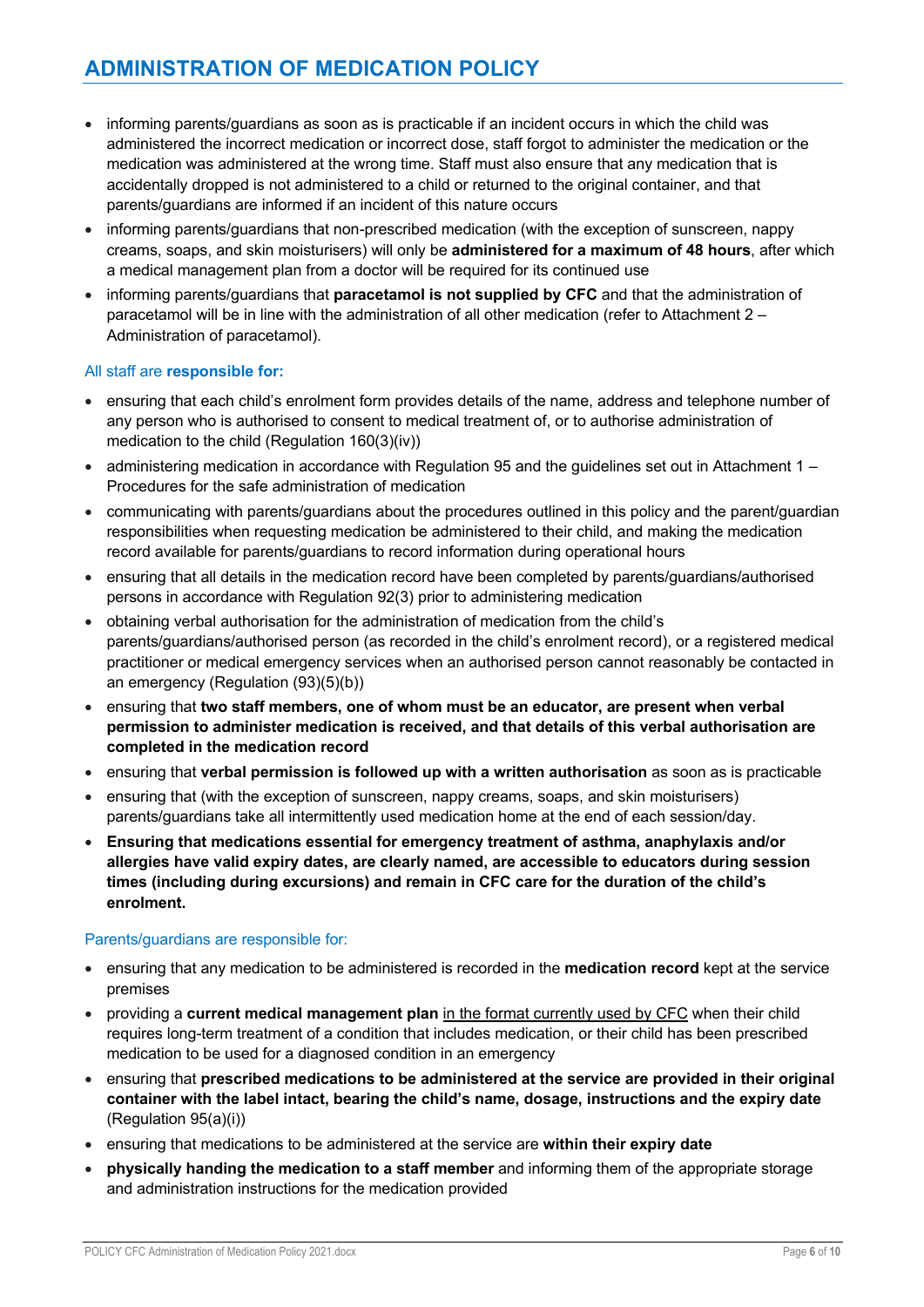- **clearly labelling** non-prescription medications and over-the-counter products (for example sun block and nappy cream) with the child's name. The instructions and use-by dates must also be visible
- ensuring that no medication or over-the-counter products are left in their child's bag or locker
- taking all medication home at the end of each session/day/period of child's enrolment (as applicable).
- informing the service if any medication has been administered to the child **before bringing them to the service**, and if the administration of that medication is relevant to or may affect the care provided to the child at the service
- ensuring that their child's **enrolment details are up to date** and providing current details of persons who have lawful authority to request or permit the administration of medication.

Volunteers and students, while at the service, are responsible for following this policy and its procedures.

## **EVALUATION**

In order to assess whether the values and purposes of this policy have been achieved, the Craig Family Centre:

- regularly seek feedback from everyone affected by the policy regarding its effectiveness
- monitor the implementation, compliance, complaints and incidents in relation to this policy
- keep the policy up to date with current legislation, research, policy and best practice
- revise the policy and procedures as part of the service's policy review cycle, or as required
- notify parents/guardians at least 14 days before making any changes to this policy or its procedures unless a lesser period is necessary because of a risk.

## **ATTACHMENTS**

- Attachment 1: Procedures for the safe administration of medication
- Attachment 2: Administration of paracetamol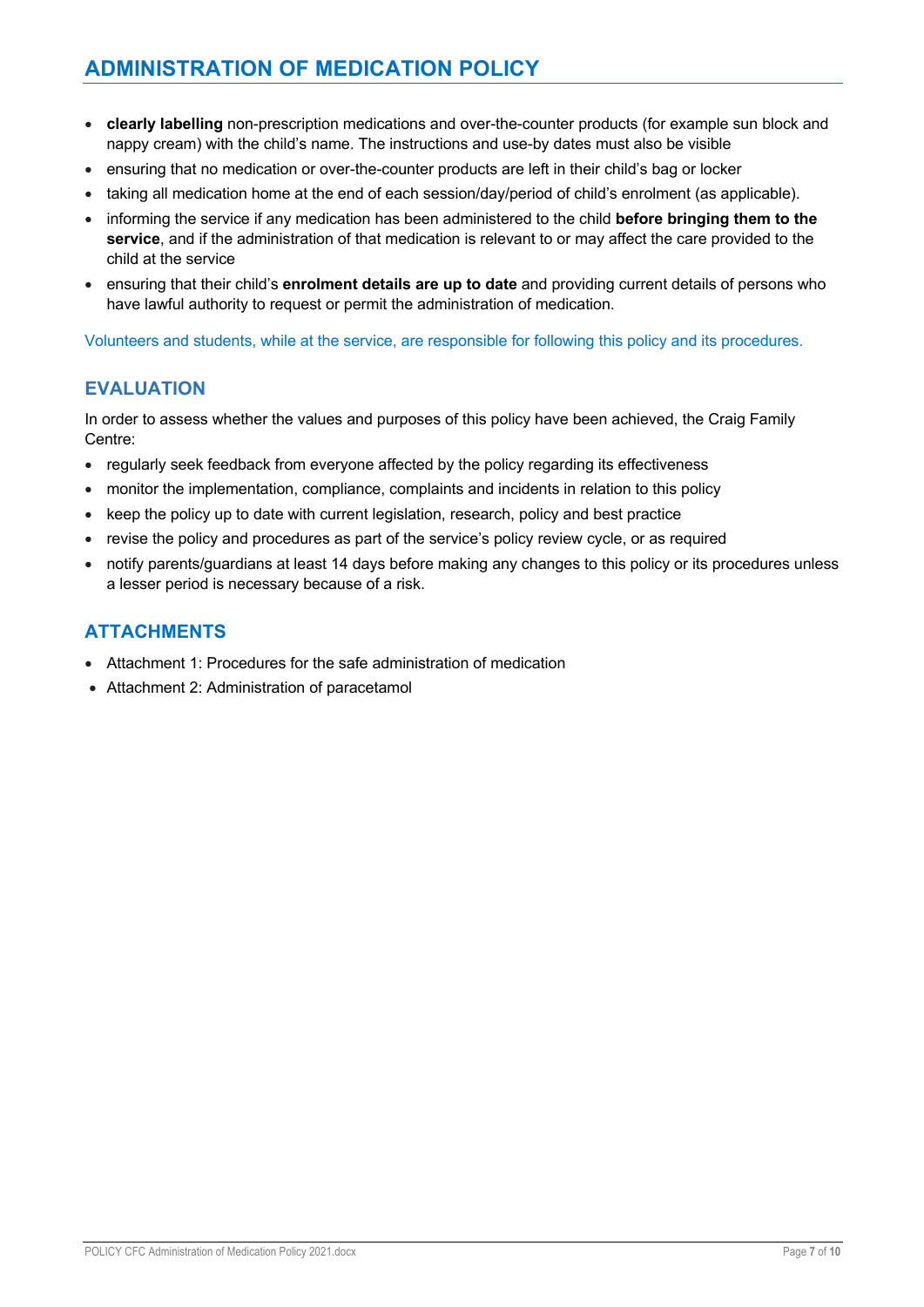

# Craig Family Centre

# PROCEDURES

# **ADMINISTRATION OF MEDICATION POLICY**

# **ATTACHMENT 1**

## **Procedures for the safe administration of medication**

Two staff, one of whom must be an educator, are responsible for the administration of any medication<sup>2</sup>. At least one of these persons must hold a current approved first aid qualification.

One person will check the details (including dosage and the identity of the child who is given the medication) and witness its administration, while the other person will administer the medication (Regulation 95(c)). Before administering any medication to a child, it is extremely important for staff to check if the child has any allergies to the medication being administered.

#### **Procedure for administration of medication**

- 1. Wash and dry hands thoroughly before administering any medication. If appropriate, gloves are recommended wherever possible.
- 2. Check the medication record to confirm date, time, dosage and the child to whom the medication is to be administered.
- 3. Check that *prescription medication*:
- is in its original container, bearing the original label and instructions
- is the correct medication, as listed in the medication record
- has the child's name on it (if the medication was prescribed by a registered medical practitioner)
- is the required dosage, as listed in the medication record
- has not passed its expiry date.
- 4. Check that *non-prescription medication*:
- is in the original container, bearing the original label and instructions
- is the correct medication, as listed in the medication record
- has the child's name on it
- is the required dosage, as listed in the medication record
- has not passed its expiry date.
- 5. When administering the medication, ensure that:
- the identity of the child is confirmed and matched to the specific medication
- the correct dosage is given
- the medication is administered in accordance with the instructions attached to the medication, or any written or verbal instructions provided by a registered medical practitioner

 $2$  Note: under Regulation 95(c), this is not a requirement in an education and care service that is permitted to have only one educator to educate and care for children.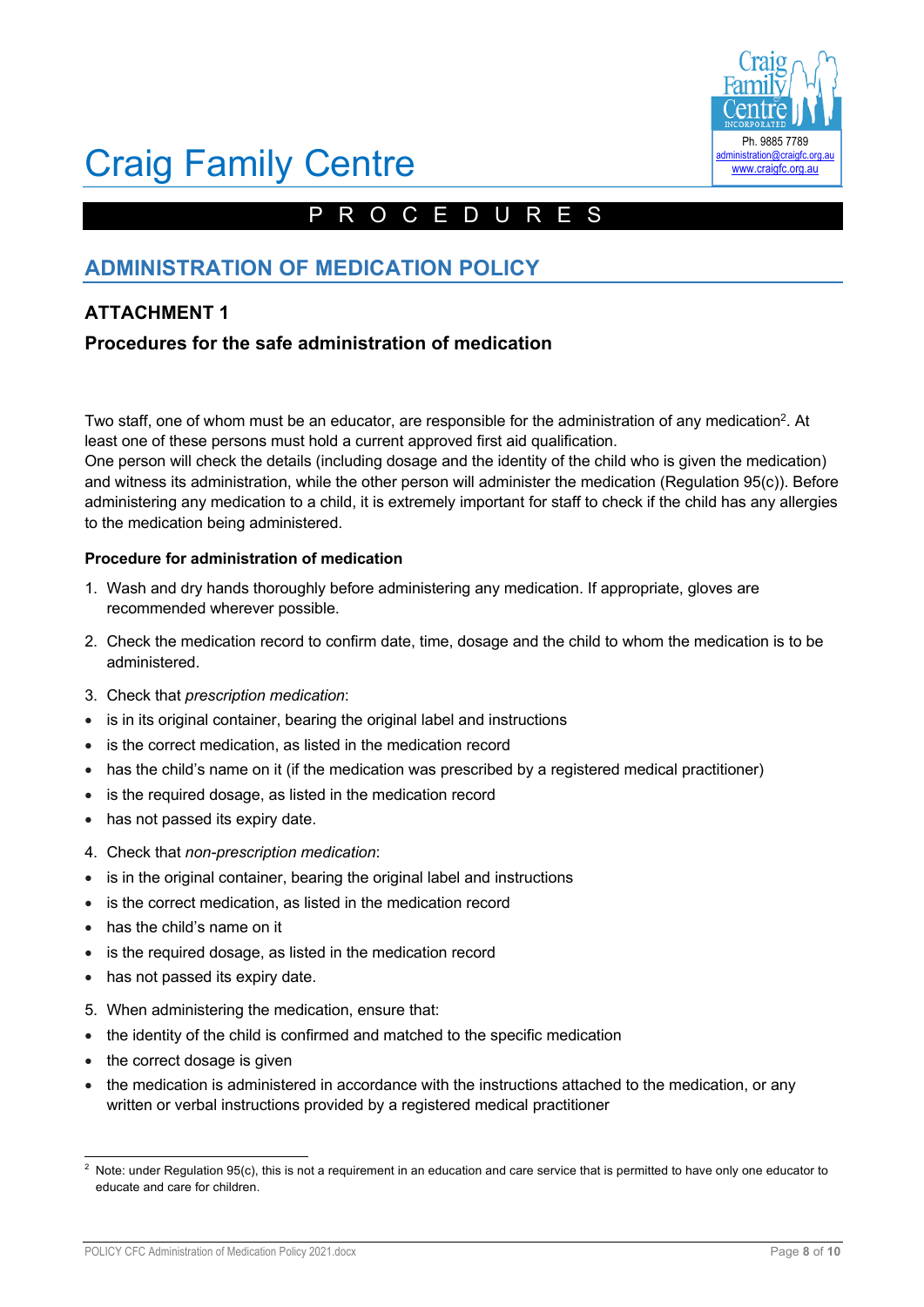- both staff members complete the medication record (Regulation 92(3)(h)) and store any remaining medication appropriately, such as in the refrigerator if required
- the Nominated Supervisor or Certified Supervisor informs the parent/guardian on arrival to collect the child that medication has been administered and ensures that the parent/guardian completes the required details in the medication record.

#### **Administration of medication for ongoing medical conditions**

Where a child is diagnosed with a condition that requires ongoing medication or medication to be administered in emergencies, parents/guardians may authorise the administration of the medication for a defined period. In these cases:

- a medical management plan completed by the child's doctor should be provided and attached to the child's enrolment form (and on display, where appropriate)
- the medical management plan should define:
	- the name of the medication, dosage and frequency of administration
	- conditions under which medication should be administered
	- what actions, if any, should be taken following the administration of the medication
	- when the plan will be reviewed.
- when medication is required under these circumstances, staff should:
	- follow the procedures listed above
	- ensure that the required details are completed in the medication record
	- notify the parents as soon as is practicable.

Refer to the *Dealing with Medical Conditions Policy* for further information.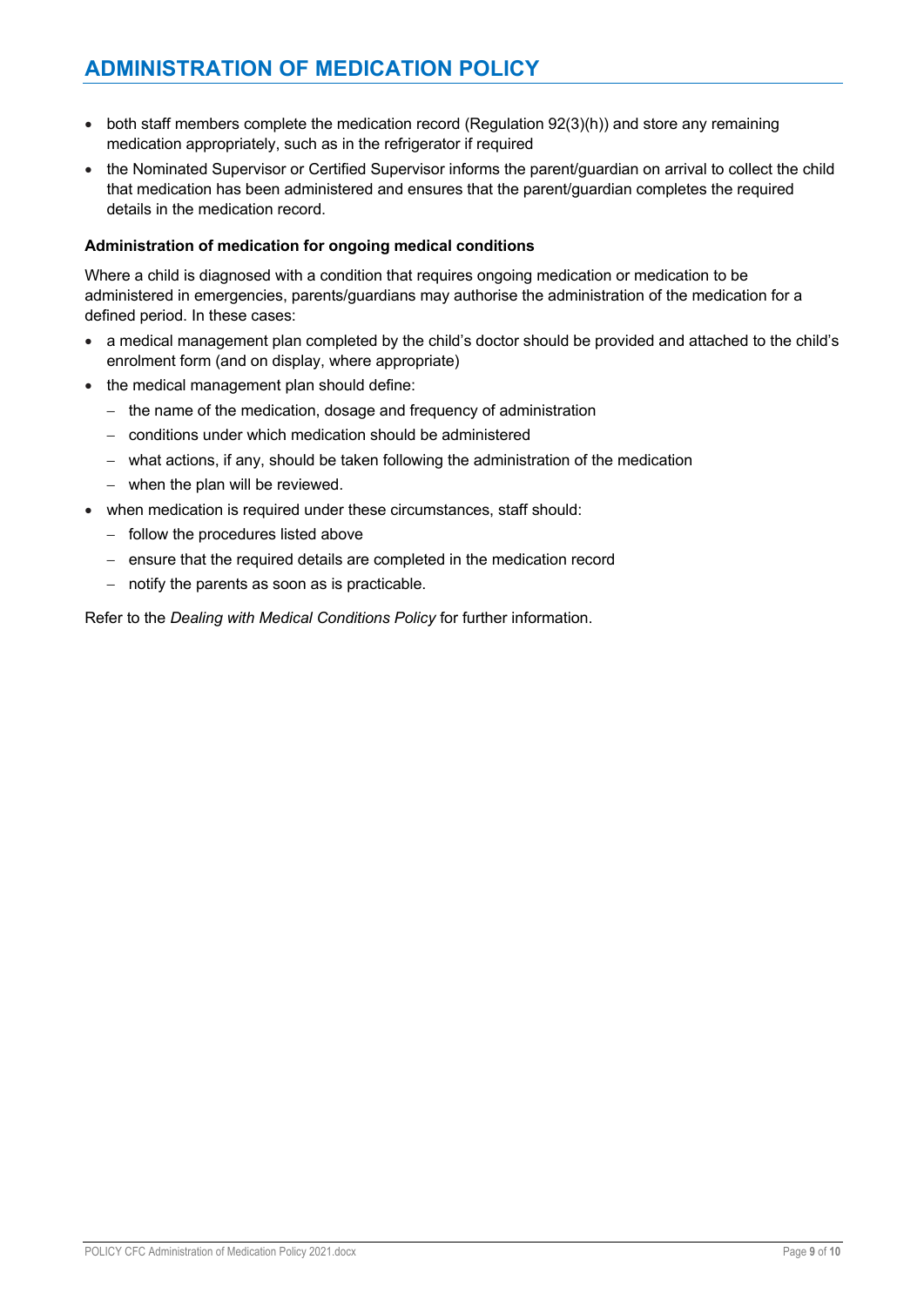# **ATTACHMENT 2 Administration of paracetamol**

If a child develops a fever and/or is unwell while at CFC, an educator will contact the parent/carer to discuss any concerns about the health status of the child, and may request the parent/carer collect their child from the service as soon as possible.

If a child has any of the following symptoms of coronavirus (COVID-19) outlined below, however mild, they should get tested and must remain at home until they receive their results:

- **Fever**
- Chills or sweats
- Cough
- Sore throat
- Shortness of breath
- Runny nose
- Loss of sense of smell and taste
- In certain circumstances headache, muscle soreness, stuffy nose, nausea, vomiting and diarrhoea may also be considered.

A high fever in a young child can be a sign of infection and must be investigated to find the cause. In the case of a high fever, parents/guardians will be notified and asked to collect the child as soon as possible to take the child to a doctor/hospital, or an ambulance will be called to the service. While the service is waiting for the child to be collected by the parent/guardian, staff will use measures, such as removing clothing and encouraging the intake of fluids, to keep the child cool, comfortable and well hydrated.

If a staff member is unsure whether a child is unwell, a trained staff member could check the temperature of the child, to support decision making. Gloves should be worn for the purpose of taking a temperature.

While the service is waiting for the child who may be experiencing compatible symptoms with coronavirus (COVID-19) to be collected by the parent/guardian, staff will use precautionary measures, such as:

- isolate the unwell child in an appropriate space with suitable supervision
- encourage the intake of fluids, to keep the child cool, comfortable and well hydrated
- practice hand hygiene, physical distancing and where possible utilise a face mask
- face masks should not be used in situations where a child is unable to safely or practically tolerate a mask (e.g. a child with complex medical needs, including existing respiratory needs, and younger children)
- follow the cleaning protocols of your COVIDSafe Plan to ensure the area the child was waiting is disinfected.

Children with persistent symptoms due to underlying conditions such as hay fever or asthma whose symptoms are clearly typical of their condition can continue to attend the service. Parents should consider getting a medical certificate from their GP to attend the service if they have persistent symptoms that may overlap with symptoms of COVID-19 such as cough or runny nose.

Paracetamol is not appropriate first aid or emergency treatment, and will be treated as any other medication, including requiring prior written and signed consent for its administration.

If a child requires paracetamol and has returned a COVID negative result, families will be required to provide written and signed consent for the administration of paracetamol.

If parents/guardians request that educators/staff administer paracetamol, educators/staff should:

- administer only to a child who has a temperature above 38.5°C and is in discomfort or pain
- administer only one dose of paracetamol in any instance and ensure that the child has not had any other medicine containing paracetamol in the last four hours
- use preparations that contain paracetamol only, not a 'cold and flu' or combined preparation
- use only single doses, disposable droppers or applicators and only use once per child